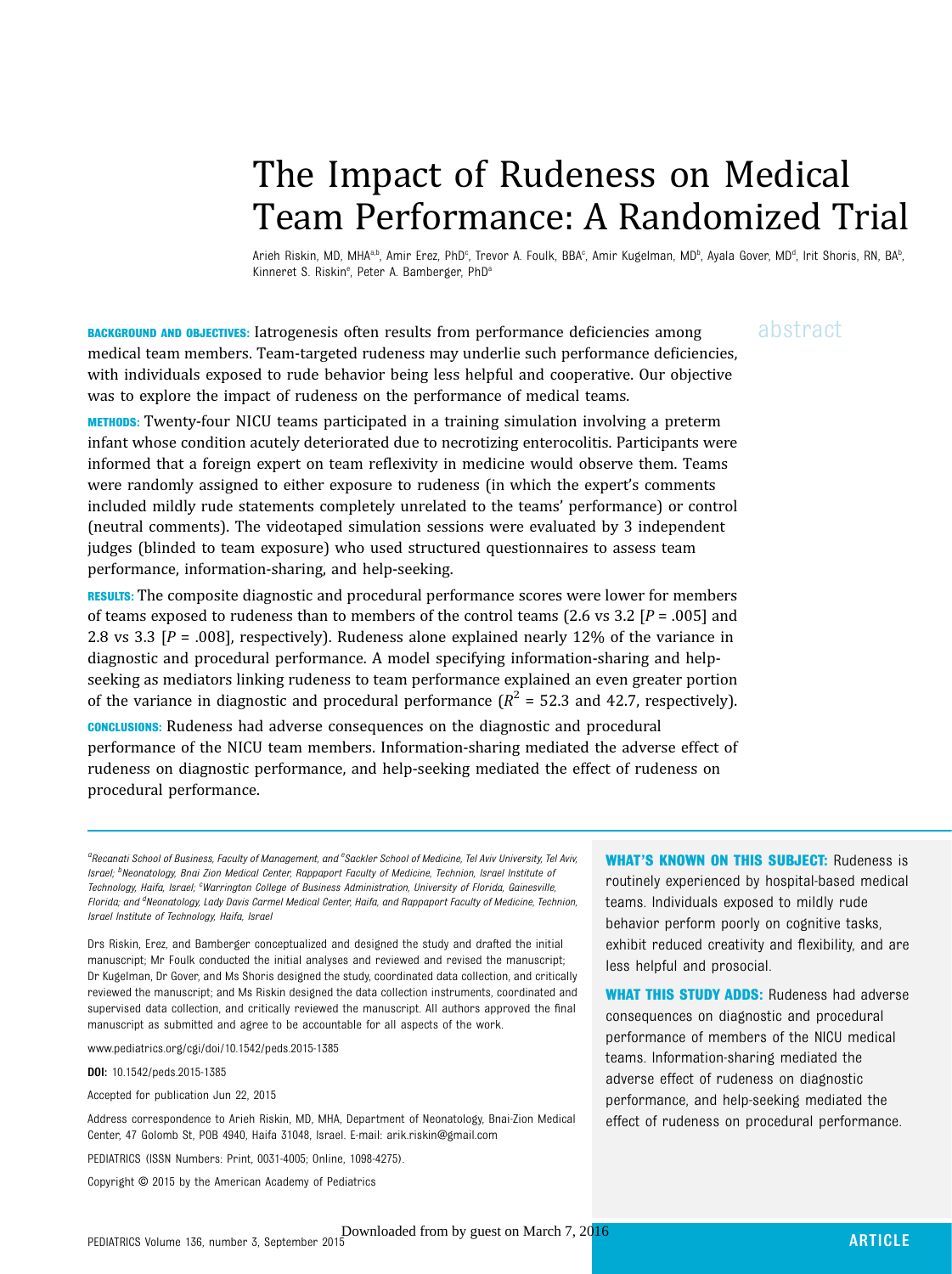Iatrogenesis refers to an adverse patient condition associated with medical treatment.<sup>1</sup> Iatrogenic events include diagnostic error or delay, dosing and procedural errors, and failure to identify and respond to diagnostic or treatment errors in a timely manner.1–<sup>4</sup> In nearly 4% of hospitalizations, the treatment itself causes morbidity, with one-half of these events being preventable and 14% resulting in death.5,6 Studies suggest that the rate of iatrogenic events among hospitalized pediatric patients is substantially higher, and that the critically ill, such as those hospitalized in NICUs, are at particular risk.2,3,7,8 Although research has tended to focus primarily on patientrelated factors (eg, age, weight), $1,8-11$ studies suggest that practitioner stressors may also heighten iatrogenic risk.12–<sup>14</sup>

One such stressor may be rudeness, a relatively mild form of interpersonal aggression or incivility. At least 1 study<sup>3</sup> speculated that such subtle contextual stressors may be linked to iatrogenic events by affecting medical professionals' cognitive processing (at the individual level) and communication processes (at the team level).3 However, to date, there is no empirical evidence to support such claims. Studies estimate that 98% of employees experience incivility, with 50% experiencing these behaviors at least weekly.15 Customers, clients, and patients serve as the primary perpetrators of incivility,16,17 particularly in high-intensity, serviceoriented organizations such as hospitals.12,18,19 Scholars have distinguished among 3 main types of rudeness encountered by medical practitioners based on the rudeness source,19 namely hierarchical rudeness (enacted by an authority [eg, department head, charge nurse]), peer rudeness (enacted by a member of the medical team), and client rudeness (enacted by patients or someone associated with them). However, psychologists have shown that the

rudeness source fails to moderate its deleterious effects on performance.20,21

Using a simulation-based experiment, we explored the impact of rudeness on the performance of NICU team members. Our hypothesis was that interrelating processes essential for collaboration are adversely affected when medical professionals are victims of others' rudeness, thus impairing members' diagnostic and procedural performance and heightening iatrogenic risk.

# **METHODS**

# Study Design

This study was a randomized, doubleblind trial. It was approved by the institutional review board of Tel Aviv University.

# **Participants**

Seventy-two NICU professionals organized in teams (each comprised 1 physician and 2 nurses from the same unit) were recruited from 4 Israeli hospitals. Ages ranged from 25 to 60 years, with a mean age of  $37.2 \pm 7.5$ years (median: 35.0 years; interquartile range: 31.5–41.0). Participants had a mean occupational tenure of  $10.6 \pm 8.6$  years and a mean tenure of 7.7  $\pm$  7.3 years in their current NICU. All participants provided a priori written informed consent for this simulation-based study on behavioral impacts on NICU teams' performance, and all participants were debriefed upon the study's conclusion.

# Randomization

To ensure that team knowledge, skills, and abilities, as well as other performance-shaping factors (eg stress, fatigue), were distributed equally across conditions, 2 randomization methods were applied. First, participants were randomly assigned to teams at the same time and shift of the day based on availability in the NICU. Second,

teams were randomly assigned to the control or the incivility condition. Such randomization procedures are common in social science research in general and incivility research in particular.20,21 Randomization was stratified according to unit and hospital and was based on a sample size calculation of 10 to 11 teams per condition. Randomization was performed by a research assistant. Both the experimenter and the participants were blinded to the condition assignment. Thirty-nine participants were in the rudeness exposure group and 33 were in the control group. Demographic composition of the group did not vary significantly across conditions.

# Procedure

Participants were invited to take part in a 1-hour simulation using a medical mannequin in their own NICU to be followed by a workshop on team reflexivity. This workshop was a collective activity in which team members reviewed their work and developed ideas for performance improvement<sup>22</sup>; it was led by the experimenter, himself a NICU physician. The experimenter informed participants that he was working with a visiting head of a US ICU who is also a leading expert on team reflexivity. The experimenter then showed the participants a short video in which a confederate playing the role of the expert explained what team reflexivity is and how it may be used to enhance team performance.

After consenting to participate in the study and being observed by the visiting expert via a live Webcam, the experimenter told participants that before starting, the visitor would like to greet them. The experimenter then dialed a fictitious number and played a prerecorded (although ostensibly live) message on the telephone, which served as the first part of the rudeness manipulation. Specifically, the expert told participants that he had already observed a number of groups from other hospitals in Israel,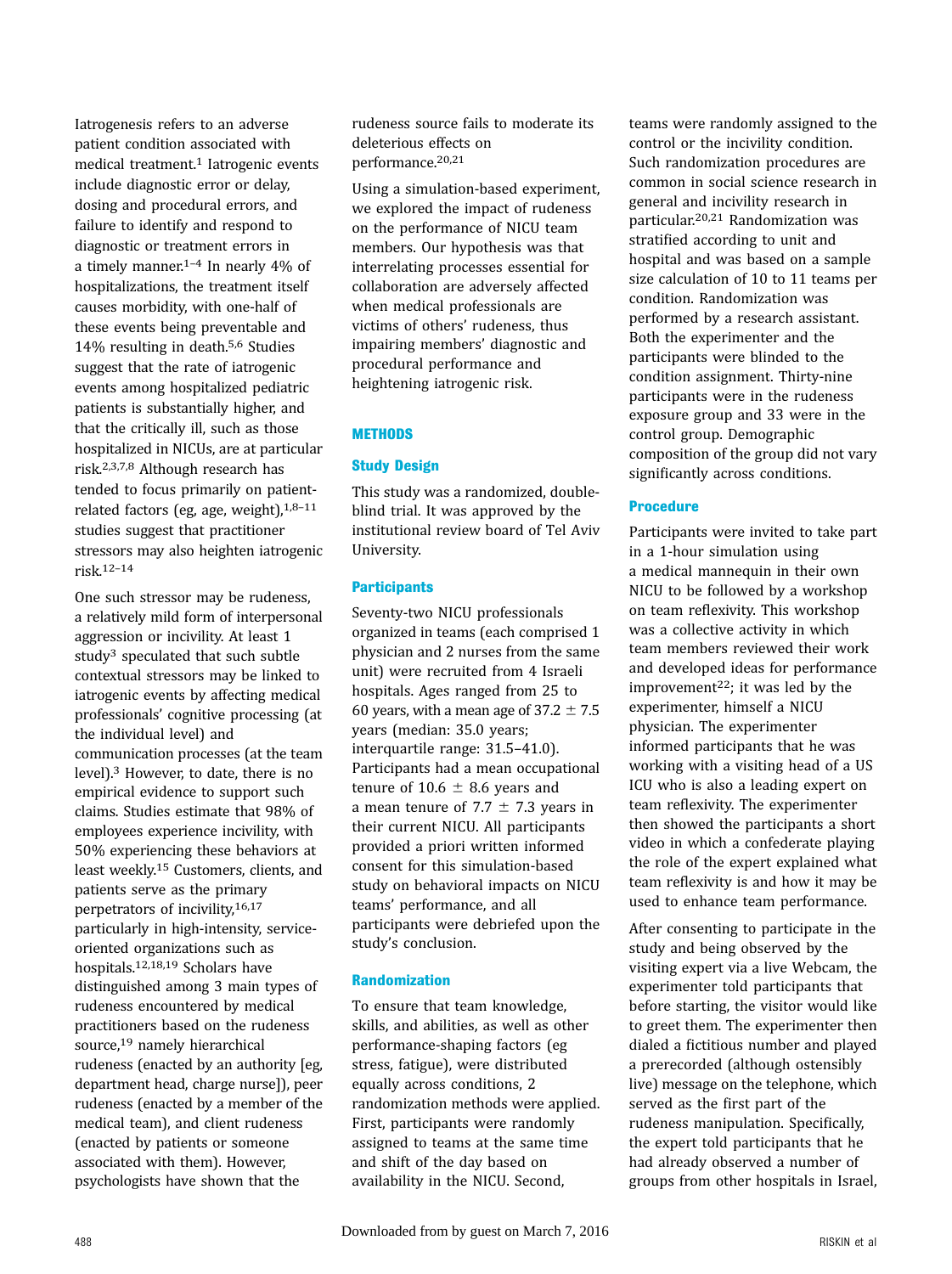and compared with the participants observed elsewhere, he was "not impressed with the quality of medicine in Israel." This manipulation was designed to be similar to 1 previously tested among students in a psychology laboratory20 and was specifically scripted to avoid making any reference to the participants' competence or performance. In the control condition, the expert mentioned that he had observed other professionals but did not insult the broader group to which the participants likely identify (ie, Israeli medical professionals). After listening to the message, participants proceeded to the actual simulation (described in the following text). Each participant then received a separate packet containing information regarding initial symptoms and medical history. Participants were given 10 minutes to work on the first part of the scenario.

After 10 minutes, participants were asked to stop, and the experimenter contacted the expert a second time to see if he had any comments thus far. This interaction with the expert served as the second and final component of the rudeness manipulation. Again following a script written to avoid any reference to the performance of the target team in the rudeness condition, the visiting expert commented that while he liked some of what he observed during his visit, medical staff like those observed in Israel "wouldn't last a week" in his department. He added that while he hoped participants could improve and learn more from the workshop, he also hoped that he would not get sick while in Israel. In contrast, the expert simply commented to the control group that he hoped participants could improve and learn more from the workshop. After listening to this second message, participants were given 10 to 15 minutes to continue their treatment of the infant. Physicians were asked to submit a written diagnosis and recommend a course of treatment. Nurses were also asked to submit

their diagnosis and then execute the orders given by the physician. The team then continued to the second phase of the simulation. Participants received additional patient-related information and continued to provide treatment for another 10 minutes, at which point the experimenter ended the simulation and initiated the team reflexivity exercise.

#### Simulation Task

The simulation involved a neonate mannequin in an incubator connected to standard NICU monitors. Participants were faced with a preterm (28-week) infant who at 23 days had developed rapidly progressing necrotizing enterocolitis (NEC). In the first phase of the simulation, participants were required to: (1) identify the acute deterioration in the infant's condition, initially expressed as multiple apneas and bradycardias; (2) identify that the infant was in respiratory failure and shock, and respond promptly by providing the appropriate resuscitative (ventilation) and supportive (intravenous fluids and initiation of antibiotics) treatments; and (3) diagnose the neonate's underlying morbidity (sepsis and/or NEC). In the second phase in which the neonate's condition further deteriorated due to cardiac tamponade stemming from a leaking central line, the participants faced both diagnostic (ie, rule out intestinal perforation and identify cardiac tamponade as the cause for deterioration) and procedural (resuscitation and pericardiocentesis) challenges.

#### Measures

Three independent NICU staff (2 senior physicians and 1 experienced nurse), blinded to the experimental intervention, reviewed participants' written documentation (ie, diagnosis, orders) and watched the recorded simulations (edited to protect participants' identity). Videorecordings and other materials from all the simulations were

presented to all judges in the same order, with this order determined randomly. Using a 5-point scale  $(1 =$ failed to  $5 =$  excellent), judges rated participants' individual performance along items relating to 4 parameters: diagnostic performance, procedural performance, information-sharing, and help-seeking. Descriptors and examples of indicative behaviors were presented to the judges before applying their ratings to enhance interrater reliability.

Diagnostic performance was measured by using 9 items: diagnosed respiratory distress, diagnosed shock, suspected infection, diagnosed NEC, general diagnostic skills stage 1, diagnosed deterioration, suspected perforation of bowel, diagnosed cardiac tamponade, and general diagnostic skills stage 2.

Procedural performance was also measured by using 9 items: performed resuscitation well, ventilated well, verified place of tube well, asked for the right laboratory tests, asked for the right radiographs, gave the right resuscitation medications, stopped percutaneous central line infusion on time, prepared and performed pericardiocentesis, and general technical skills.

Information-sharing was measured with a single item<sup>23</sup>; namely, "Participant #\_ shared quality information vital for treatment in a timely manner."

Help-seeking was measured with a single item24; namely, "Participant #\_ appeared comfortable seeking help from his/her teammates when needed."

#### Manipulation Check

Analysis of variance with rudeness condition as the independent variable and perceived rudeness (assessed on the basis of a 4-item measure validated in previous research<sup>20,21,25</sup> and with  $\alpha$  = .93) as the dependent variable indicated that participants rated the confederate as significantly  $(F_{[1,70]} = 93.76, P < .01)$  more rude in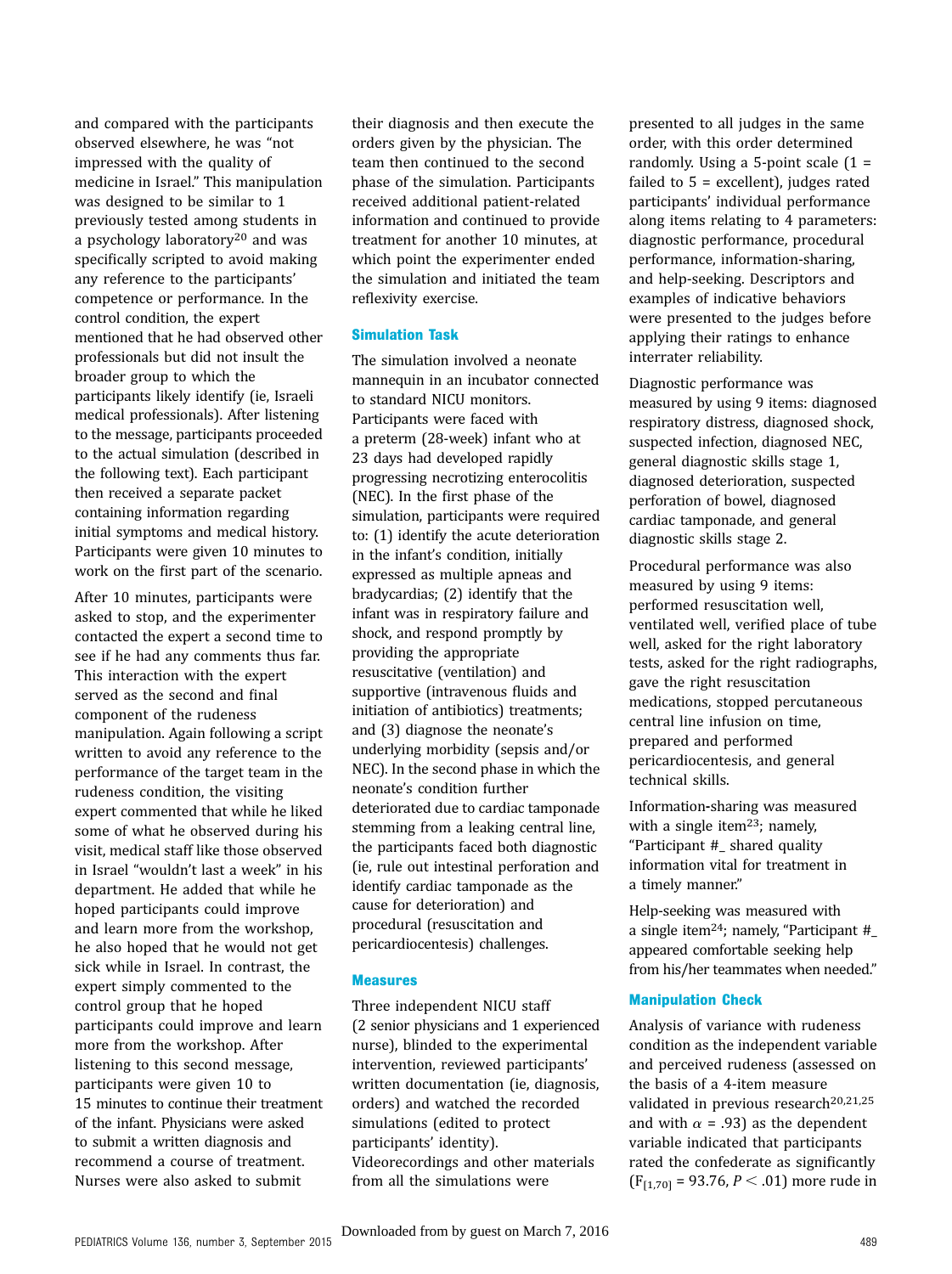the rudeness condition  $(3.24 \pm 1.14)$ than in the control condition (1.21  $\pm$ 0.43). This finding confirmed that the rudeness manipulation was effective.

# Statistical Analysis

All analyses were conducted by using SPSS version 19.2 (IBM SPSS Statistics, IBM Corporation, Armonk, NY) unless otherwise indicated. Because each participant's performance was rated by 3 judges, reliability (the relative consistency among raters) was assessed by calculating intraclass correlation coefficients (ICC[1]) (R version 2.15.0, The R Foundation for Statistical Computing, Vienna, Austria). An ICC(1)  $\geq$  0.10 indicated that the item could be averaged across judges.26 Comparisons of diagnostic and procedural performance scores in the rudeness and control groups were conducted by using Student's t test. Statistical significance was set at .05. Cronbach's  $\alpha$  was calculated for all the items included within the diagnostic and procedural performance measures, with  $\alpha \geq .80$  indicating sufficient reliability to aggregate these items into their respective overall diagnostic and procedural performance indices. Multivariate analyses were conducted by using MPlus version 7.2 (Muthén & Muthén, Los Angeles, CA), which is specifically designed to test nested complex path models and assess the degree to which the effect of an exogenous variable on some endogenous variable may operate through an intermediary mechanism (ie, an indirect effect). MPlus achieves this goal by taking team-level variance into account before calculating the direct and indirect effects. Because indirect effects have a skewed distribution, a 2000 iteration resampling approach (Monte Carlo method) was used to estimate indirect effects and their 95% confidence intervals.27

# RESULTS

Table 1 presents the mean, SD, intercorrelation, and ICC(1) values.

| TABLE 1 Means, SDs, Correlations, and ICC(1)s for Individual-Level                      |      |                 |                 |      | Score Variables $(N =$ | 72)    |        |             |                |                                                                                                                                 |                        |                 |    |             |                |     |                                 |                 |                  |                 |               |
|-----------------------------------------------------------------------------------------|------|-----------------|-----------------|------|------------------------|--------|--------|-------------|----------------|---------------------------------------------------------------------------------------------------------------------------------|------------------------|-----------------|----|-------------|----------------|-----|---------------------------------|-----------------|------------------|-----------------|---------------|
| Variable                                                                                | Mean | S <sub>D</sub>  |                 | 2    | S                      | 4      | 5      | မ           | $\overline{ }$ | $\infty$                                                                                                                        | $\sigma$               | $\overline{a}$  | Ξ  | $\tilde{c}$ | $\overline{5}$ | 4   | $\tilde{=}$<br>$\overline{1}$   | 17              | $\frac{8}{1}$    | ഇ               | ສ             |
| Diagnosed respiratory distress                                                          | 3.28 | $\overline{0}$  | (0.15)          |      |                        |        |        |             |                |                                                                                                                                 |                        |                 |    |             |                |     |                                 |                 |                  |                 |               |
| Diagnosed shock                                                                         | 2.44 |                 | 0.36            | 0.15 |                        |        |        |             |                |                                                                                                                                 |                        |                 |    |             |                |     |                                 |                 |                  |                 |               |
| Suspected infection                                                                     | 3.09 |                 | 0.57            | 0.35 | (0.12)                 |        |        |             |                |                                                                                                                                 |                        |                 |    |             |                |     |                                 |                 |                  |                 |               |
| 4. Diagnosed NEC                                                                        | 2.83 | Ξ               | 0.47            | 0.69 | 0.50                   | (0.65) |        |             |                |                                                                                                                                 |                        |                 |    |             |                |     |                                 |                 |                  |                 |               |
| 5. Good general diagnostic skills (1)                                                   | 3.06 | 0.88            | 0.76            | ວອ   | 0.68                   |        | (0.23) |             |                |                                                                                                                                 |                        |                 |    |             |                |     |                                 |                 |                  |                 |               |
| 6. Diagnosed deterioration                                                              |      | 0.86            | 0.39            | 0.31 | 0.35                   | 0.40   | 0.55   | (17)        |                |                                                                                                                                 |                        |                 |    |             |                |     |                                 |                 |                  |                 |               |
| Suspected perforation of bowel                                                          | 2.24 | 125             | 0.35            | 0.39 | 0.38                   | 0.57   | 0.49   | 0#0         | 0.57           |                                                                                                                                 |                        |                 |    |             |                |     |                                 |                 |                  |                 |               |
| 8. Diagnosed cardiac tamponade                                                          | 2.62 | $\overline{4}$  | 137             | 0.26 | 0.46                   | 0.51   | 0.49   | 147         | 0.39           | 0.78                                                                                                                            |                        |                 |    |             |                |     |                                 |                 |                  |                 |               |
| 9. Good general diagnostic skills (2)                                                   | 2.72 | $\overline{5}$  | 0.57            | 0.50 | 0.57                   |        | 0.75   | 0.66        | 0.55           | 0.84                                                                                                                            | 0.35                   |                 |    |             |                |     |                                 |                 |                  |                 |               |
| 0. Performed resuscitation well                                                         | 2.74 | 0.83            | 0.03            | 0.20 | ā                      | 0.25   | 0.18   | 1.57        | 29             | 27                                                                                                                              | 0.30                   | $\overline{46}$ |    |             |                |     |                                 |                 |                  |                 |               |
| 1. Ventilated well                                                                      | 3.20 | 0.89            | 0.63            | 0.27 | 0.53                   | 0.35   | 0.63   | 57          | 0.36           | 0.43                                                                                                                            | 0.52                   | $\approx$       | 63 |             |                |     |                                 |                 |                  |                 |               |
| 2. Verified place of tube well                                                          |      | 0.91            | 0.48            | 0.34 | 0.52                   | 0.38   | 0.66   | 0.46        | 0.25           | 0.37                                                                                                                            | 0.49                   | 22              | 53 | 23)         |                |     |                                 |                 |                  |                 |               |
| 3. Asked for right radiograph                                                           | 3.12 | 1.38            | 0.42            | 0.29 | 0.52                   | 0.49   | 0.55   | <b>D.59</b> | <b>157</b>     | 0.61                                                                                                                            | 2.71                   | 29              | 忘  | 57          | 34)            |     |                                 |                 |                  |                 |               |
| 4. Asked for the right laboratory tests                                                 | 3.48 | 0.95            | 0.44            | 0.43 | 0.52                   | 0.49   | 0.57   | 0.46        | 0.48           | 0.46                                                                                                                            | <b>CG</b> <sup>T</sup> | 24              | 4  | 5           | 54             | 24) |                                 |                 |                  |                 |               |
| 5. Gave right resuscitation medications                                                 | 3.35 | 0.98            | 0.28            | 0.29 | 0.40                   | 0.33   | 0.40   | 0.52        | $-1.51$        | 0.34                                                                                                                            | 0.46                   | 42              | 28 | 29          | ಜ್ರ            | 27  | (G<br>〔                         |                 |                  |                 |               |
| 6. Stopped percutaneous central line on time                                            | 2.64 | $\overline{42}$ | $\overline{11}$ | 0.13 | 0.20                   | 0.22   | 0.22   | 0.22        | 0.14           | 0.48                                                                                                                            | 0.46                   | 23              | 52 | 24          | $50\,$         |     | 42                              | .46)            |                  |                 |               |
| 7. Prepared and performed pericardiocentesis                                            | 2.47 | 1.48            | 0.37            | 0.34 | 0.33                   | 0.56   | 0.47   | lit<br>C    | 0.36           | 0.78                                                                                                                            | 0.76                   | $\overline{5}$  | 忘  | 24          | 73             | 4   | 45<br>48                        | $\overline{63}$ |                  |                 |               |
| 8. Good general technical skills                                                        | 2.87 | 0.85            | 0.49            | 0.29 | 0.42                   | 2.51   | 0.59   | 0.61        | 0.48           | 0.75                                                                                                                            | 0.82                   | 51              | 5  | 4           | 69             | 45  | 52<br>63                        | $\overline{7}$  | $\widetilde{47}$ |                 |               |
| 9. Information-sharing                                                                  | 3.28 | 0.85            | 0.57            | 0.38 | 147                    | 0.45   | 0.60   | 0.69        | 0.43           | 0.49                                                                                                                            | 0.68                   | 52              | 52 | ဥ           | $\ddot{=}$     | 59  | $\overline{4}$<br>$\frac{4}{1}$ | 45              | <b>S</b>         | $\overline{25}$ |               |
| 20. Asked for help                                                                      | 3.66 | 0.68            | 0.43            | 0.45 | 0.58                   | 0.43   | 0.60   | 0.58        | 0.37           | 0.38                                                                                                                            | 0.56                   | 51              | 24 | 4           | 얾              | 5   | $\overline{4}$<br>54            | 42              | 55               | 73              | $\frac{1}{2}$ |
| Correlations $>$ 0.23 are significant at the $P <$ .05 level. Correlations $>$ 0.30 are |      |                 |                 |      |                        |        |        |             |                | significant at the $P < .02$ level. ICC(1) values for each variable in the study are reported in parentheses along the diagonal |                        |                 |    |             |                |     |                                 |                 |                  |                 |               |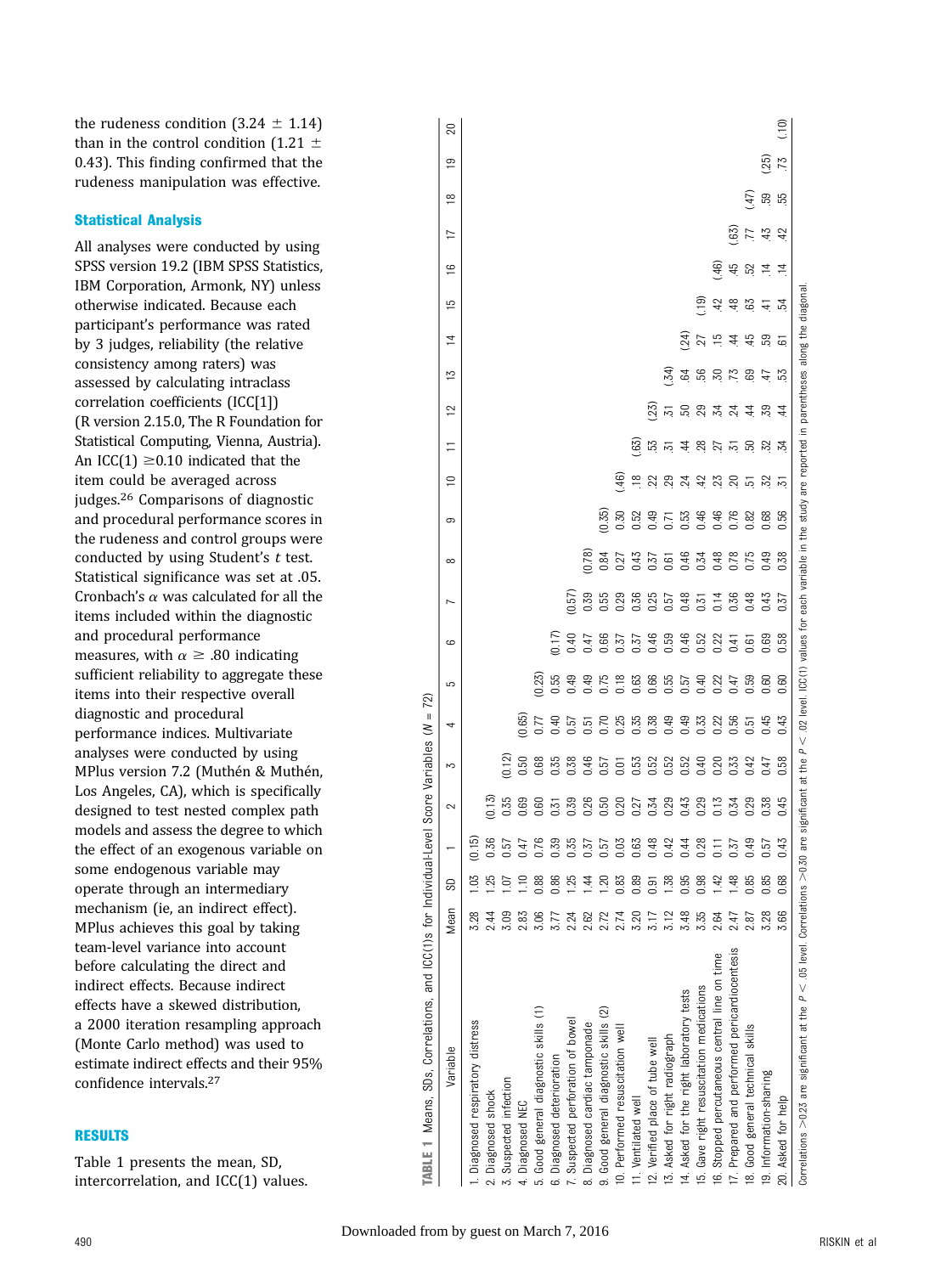ICCs indicated mostly moderate to high interrater reliability, thus supporting aggregation of information-sharing and help-seeking to the team level.

Tables 2 and 3 report results of the mean comparisons between the control and rudeness groups for the diagnostic and procedural performance measures. As shown, the majority of the individual performance items were negatively affected by rudeness. Furthermore, overall diagnostic ( $\alpha$  = .90, ICC = 0.19) and procedural ( $\alpha$  = .83, ICC = 0.35) performances were both negatively affected by exposure to rudeness. In addition, a multivariate analysis of variance comparison of means (multivariate  $F_{[2,69]} = 4.62$ ,  $P = .013$ ,  $\eta^2$  = 0.118) suggested that a model with rudeness predicting the 2 performance measures simultaneously was significant and explained ∼12% of the variance in medical performance. Other factors (eg, age, gender, hierarchical status, level of expertise, tenure of participants) were not significantly different between the teams and could not explain the differences in medical performance (data not shown).

We next explored the mediating processes through which rudeness was expected to influence performance (Fig 1, Table 4). The relationship of rudeness to both team informationsharing and help-seeking was negative (estimate =  $-0.51$  [ $P < .01$ ] and  $-0.38$ 

 $[P < .05]$ , respectively) and significant, suggesting that rudeness negatively influenced these collaborative processes. Information-sharing had a significant positive relationship with diagnostic performance (estimate = 0.47;  $P < .01$ ) but not with procedural performance, and help-seeking had a significant positive relationship with procedural performance (estimate = 0.41;  $P < .01$ ) but not diagnostic performance.

Neither the 95% confidence interval for the indirect effect of rudeness on diagnostic performance mediated by information-sharing ([–0.49 to –0.05]) nor the indirect effect of rudeness on procedural performance mediated by help-seeking ([–0.36 to –0.02]) contained a zero, further supporting the hypothesized relationships presented in Fig 1. It thus seems that rudeness reduced information-sharing among the physician and the 2 nurses, which, in turn, harmed their diagnostic performance. Similarly, rudeness reduced helping among the team members, which, in turn, explained the reduction in their procedural performance. The estimated model explained substantial variance in diagnostic performance  $(R^2 = 52.3)$ , as well as in procedural performance  $(R^{2} = 42.7)$ . We also estimated a model including only rudeness and found that it alone explained 10.0% of the variance in diagnostic performance and 11.2% of the variance in procedural performance.

#### **TABLE 2** Comparison of Mean Diagnostic Performance Variables  $(N = 72)$

| Variable                       | Control Group<br>$(n = 33)$ |      | Rudeness<br>Group $(n = 39)$ |      | t Test    | $P$ (One-Tailed) |  |
|--------------------------------|-----------------------------|------|------------------------------|------|-----------|------------------|--|
|                                | Mean                        | SD   | Mean                         | SD   |           |                  |  |
| Diagnosed respiratory distress | 3.39                        | 1.07 | 3.20                         | 1.00 | 0.772     | .2215            |  |
| Diagnosed shock                | 2.88                        | 1.32 | 2.08                         | 1.08 | 2.836**   | .003             |  |
| Suspected infection            | 3.13                        | 1.01 | 3.06                         | 1.13 | 0.272     | .3935            |  |
| Diagnosed NEC                  | 3.08                        | 1.23 | 2.62                         | 0.95 | $1.76*$   | .0415            |  |
| Good stage 1 diagnostic skills | 3.22                        | 0.99 | 2.91                         | 0.75 | 1.498     | .0695            |  |
| Diagnosed deterioration        | 4.05                        | 0.75 | 3.54                         | 0.89 | $2.562**$ | .0065            |  |
| Suspected perforation of bowel | 2.60                        | 1.47 | 1.94                         | 0.96 | $2.297*$  | .0125            |  |
| Diagnosed cardiac tamponade    | 3.18                        | 1.30 | 2.15                         | 1.40 | $3.214**$ | .001             |  |
| Good stage 2 diagnostic skills | 3.13                        | 1.21 | 2.35                         | 1.07 | $2.881**$ | .0025            |  |
| Overall diagnostic             | 3.18                        | 0.92 | 2.65                         | 0.69 | $2.796**$ | .00035           |  |

 $*P < .05$ ,  $*P < .01$ .

**DISCUSSION** 

Despite some modest improvements in patient safety since the publication of the Institute of Medicine's 1999 report To Err Is Human, major disparities remain between patient safety objectives and achievements.28–<sup>31</sup> For example, recent studies estimate that patients are exposed to at least 1 medication error per day4,32 and report numerous cases of retained surgical items.4,33 We suspect that 1 major reason for this gap is because many of the improvements were directed at refining systems and technologies11,14 while neglecting human/relational factors.4,34

Our results highlight the potential role of human interaction in iatrogenic events, indicating that occurrence of even a mild rudeness can have adverse consequences on the diagnostic and procedural performance of NICU team members. Indeed, many of the ratings received by members of the rudeness group were between 2 (poor) and 3 (moderate) (Tables 2 and 3), suggesting that the judges saw evidence of potentially harmful practice. Moreover, they show that even the mild incivility common in medical practice can have profound, if not devastating, effects on patient care.

But what underlies the impact of mild incivility on potentially risky medical practice? Psychologists have found rudeness to interfere with working memory; that is, the "workbench" of the cognitive system where most planning, analyses, and management of goals occurs.35 Thus, rudeness exposure can adversely affect the cognitive functions required for effective diagnostic and medical procedural performance. However, results from the mediation analyses indicate that aside from any effects that rudeness may have on individual cognitive processing, rudeness exposure may also weaken the very collaborative processes (informationsharing and help-seeking)<sup>36,37</sup> that might otherwise allow teams to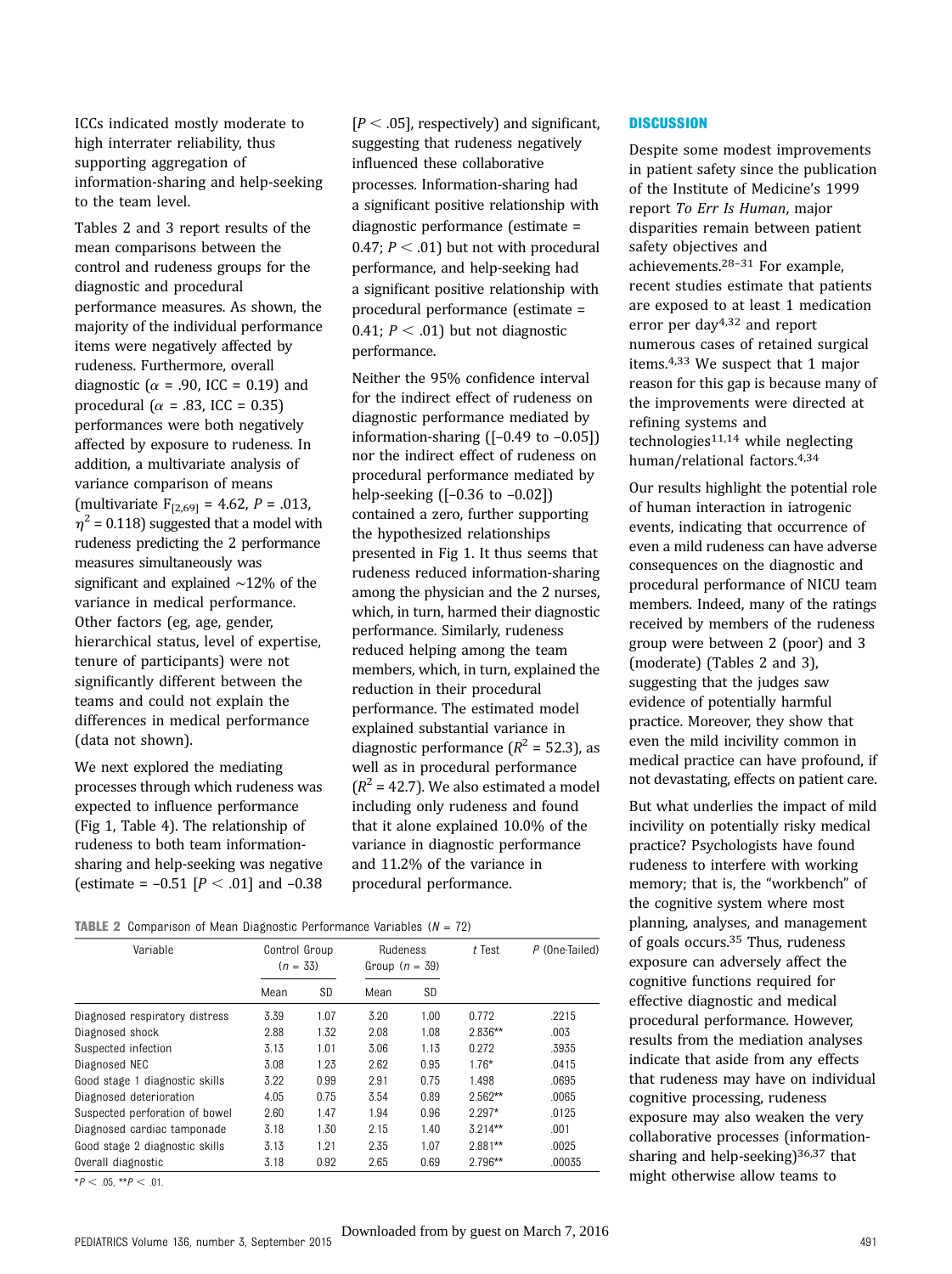**TABLE 3** Comparison of Mean Procedural Performance Variables  $(N = 72)$ 

| Variable                                  | Control<br>Group<br>$(n = 33)$ |           | <b>Rudeness</b><br>Group<br>$(n = 39)$ |      | $t$ Test   | $P$ (One-Tailed) |
|-------------------------------------------|--------------------------------|-----------|----------------------------------------|------|------------|------------------|
|                                           | Mean                           | <b>SD</b> | Mean                                   | SD   |            |                  |
| Performed resuscitation well              | 3.05                           | 0.84      | 2.49                                   | 0.73 | $3.00**$   | .002             |
| Ventilated well                           | 3.43                           | 0.94      | 3.01                                   | 0.81 | $2.029**$  | .0023            |
| Verified place of tube well               | 3.56                           | 0.88      | 2.85                                   | 0.82 | $3.492**$  | .0005            |
| Asked for right radiographs               | 3.29                           | 1.23      | 2.96                                   | 1.50 | 0.994      | .162             |
| Asked for right laboratory tests          | 3.78                           | 0.89      | 3.24                                   | 0.94 | $2.382*$   | .01              |
| Gave right resuscitation medications      | 3.55                           | 0.81      | 3.17                                   | 1.08 | 1.639      | .053             |
| Stopped percutaneous central line on time | 2.95                           | 1.35      | 2.36                                   | 1.44 | $1.764*$   | .041             |
| Prepared and performed pericardiocentesis | 2.71                           | 1.55      | 2.24                                   | 1.39 | 1.301      | .099             |
| Good general technical skills             | 3.17                           | 0.88      | 2.61                                   | 0.73 | $2.869***$ | .0025            |
| Overall procedural                        | 3.26                           | 0.72      | 2.77                                   | 0.67 | $2.974***$ | .0002            |

 $*P < .05$ ,  $*P < .01$ .

compensate for the diminished performance of 1 or more of their members.4,34

Overall, we found rudeness explained 52% of the variance in diagnostic performance and 43% of the variance in procedural performance. In comparison, recent meta-analyses found that structural factors such as the presence/absence of computerized order entry systems explained just 12.5% of the variance in medication error38 and chronic sleep loss explained just 23% of the variance in physician clinical performance.39 We concluded from these findings that greater attention should be paid to dayto-day social interaction as a critical

risk factor for iatrogenesis, and that in taking steps to enhance patient safety, policy makers should begin to consider the role played by the subtle and seemingly benign verbal aggression to which medical professionals are subjected on a routine basis.<sup>18,19</sup>

Nevertheless, our findings may reflect just the tip of the iceberg of the deleterious effects of incivility that runs rampant in health care organizations.19 Although our manipulation came from an external source, was very short in duration, and not target-specific, its impact was notable with regard to both diagnostic and procedural performance. It is possible that impaired performance

may be even greater if the source of rudeness is a medical colleague rather than a visiting outsider; if the intensity, length, and frequency of rudeness are greater; and if the rudeness is specifically directed at the target. Further research to investigate such variations in rudeness is needed. In addition, although we found no evidence of individual differences (eg, age, gender) influencing participants' susceptibility to the performance effects of rudeness, further research in this area is also needed.

Our findings also reflect an important advance in understanding how rudeness exerts its toll. We have moved from simply confirming what many physicians already implicitly understand regarding the adverse performance-related effects of rudeness to unraveling just how these effects operate. In this regard, the results of our mediation analyses make intuitive sense in that one would expect diagnostic performance (a very cognitive process requiring information exchange) to be susceptible to the effects of rudeness on informationsharing among team members. Similarly, given the central role of technical proficiency in procedural performance, it makes sense that helpseeking, which is a primary means by



#### FIGURE 1

Path model of the effect of rudeness on performance, mediated by information-sharing and help-seeking. Numbers denote standardized coefficients for the mediation path shown by the arrow. The relationship between information-sharing and help-seeking was 0.37.\* The relationships between information-sharing and procedural performance and between help-seeking and diagnostic performance were not significant. \* $P < .05$ , \*\* $P < .01$ .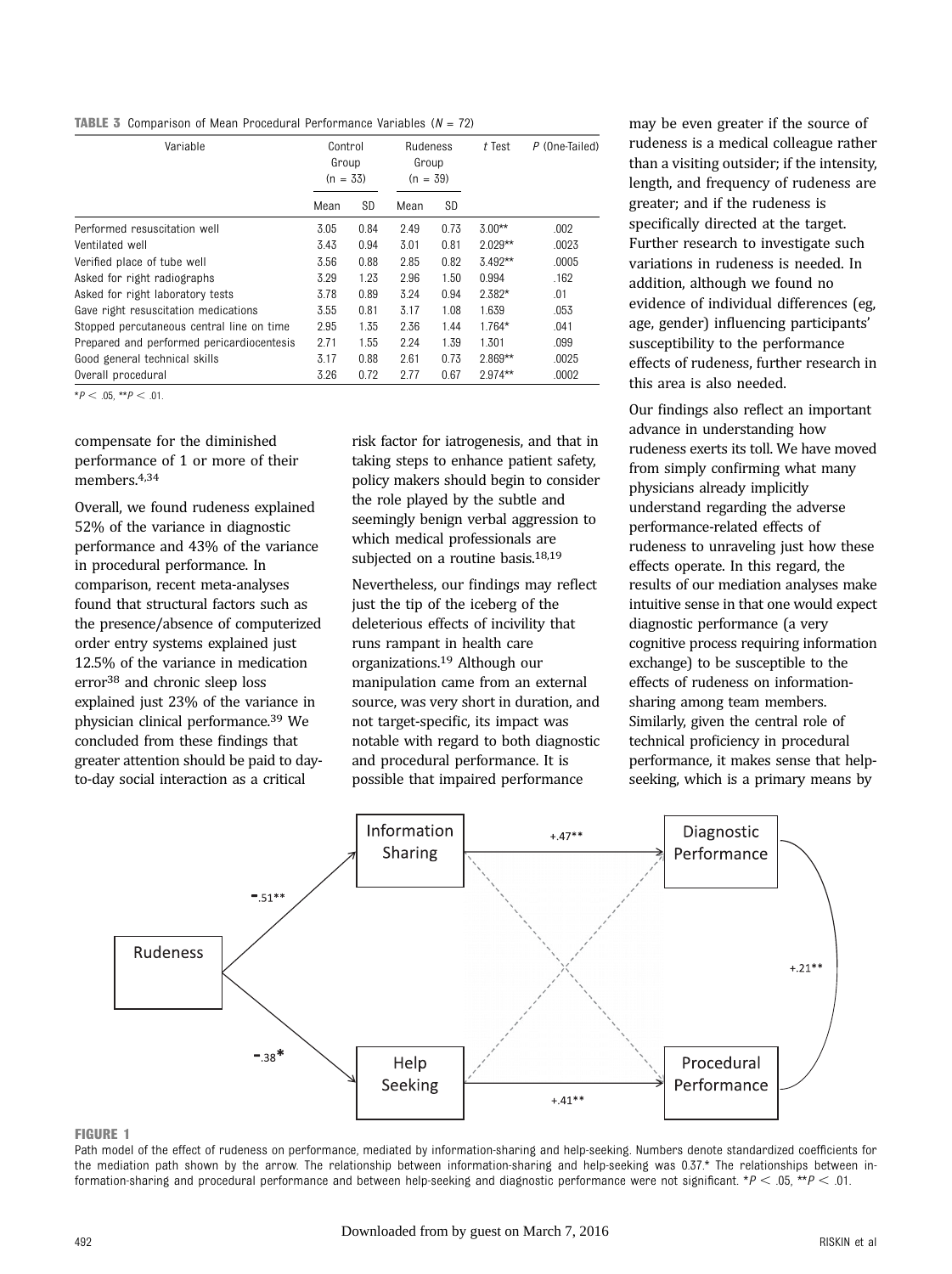**TABLE 4** Standardized Coefficients for Mediation Model ( $N = 72$ )

| Variable                         |            | Information-Sharing |          | Help-Seeking       |          | Diagnostic Performance |           | Procedural Performance |
|----------------------------------|------------|---------------------|----------|--------------------|----------|------------------------|-----------|------------------------|
|                                  | Estimate   | 95% CI              | Estimate | 95% CI             | Estimate | 95% CI                 | Estimate  | 95% CI                 |
| Rudeness                         | $-0.51***$ | $-0.87$ to $-0.15$  | $-0.38*$ | $-0.70$ to $-0.08$ | $-0.17$  | $-0.46$ to $0.10$      | $-0.22$   | $-0.50$ to 0.23        |
| Information-sharing (mediator 1) |            |                     |          |                    | $0.47**$ | $0.20$ to $0.72$       | 0.21      | $-0.21$ to 0.55        |
| Help-seeking (mediator 2)        |            |                     |          |                    | 0.32     | $-0.03$ to 0.64        | $0.41***$ | 0.05 to 0.85           |

 $*P < .05, **P < .01.$ 

which individuals achieve mastery, serves as a primary linking mechanism.

More research is needed to gain a better understanding of the efficacy of interventions aimed at reducing the threat posed to patient care by rudeness directed at medical personnel. In particular, research is needed on the prevalence and source of such events. To the extent that such events stem largely from the behavior of colleagues toward one another, training and administrative interventions might be adopted to increase awareness of the risks associated with such behavior, and shift the behavioral norms underpinning such behavior. To the extent that such events are more externally driven (ie, patient- or family-based), interventions aimed at enhancing caregiver resilience should be examined.

Our study has several limitations. First, given the simulation-based study design, external validity may be questioned. Nevertheless, hospital-based research on incivility and its consequences19,40–<sup>43</sup> suggests that our findings are consistent with the "real world" and, if anything, underestimate the magnitude of effects. Moreover,

simulations are becoming more widespread in medicine as an investigative tool.44,45 Second, because the study was conducted in only 4 hospitals in 1 country, further research is required to assess the broad-scale generalizability of our findings. Third, despite evidence that the impact of rudeness is not conditioned according to source, $20,21$  our findings may not be generalizable to rudeness stemming from other, nonauthority sources.

#### **CONCLUSIONS**

Although the rude behaviors regularly experienced by medical practitioners can seem benign, our findings indicate that they may result in iatrogenesis, with potentially devastating outcomes. Not only does rudeness harm the diagnostic and procedural performance of practitioners, it also seems to adversely affect the very collaborative processes that might otherwise allow for teams to compensate for these effects.

#### ACKNOWLEDGMENTS

The authors thank the directors, charge nurses, and members of the participating teams from the NICUs of the following hospitals in Israel (names of directors and charge nurses are listed after the name of each hospital): Bnai Zion Medical Center, Haifa: Professor David Bader and Ms Frida Mor; Haemek Medical Center, Afula: Dr Dan Reich, Dr Clary Felszer-Fish, and Ms Ineam Gander; Lady Davis Carmel Medical Center, Haifa: Professor Avi Rotschild and Ms Lior Shaked; and Lis Maternity Hospital, Sorasky Medical Center, Tel Aviv: Professor Shaul Dolberg, Professor Dror Mandel, and Ms Inbal Yarkoni. The authors also thank Professor Dov Eden from Recanati School of Business, Faculty of Management, Tel Aviv University, for his insightful and helpful comments on an earlier version of the manuscript.

#### ABBREVIATIONS

ICC: intraclass correlation coefficient NEC: necrotizing enterocolitis

FINANCIAL DISCLOSURE: The authors have indicated they have no financial relationships relevant to this article to disclose.

FUNDING: Dr Bamberger has received support from the Israel Science Foundation (research grant no. 1217/13) Israel Academy of Science and Humanities for the submitted work.

POTENTIAL CONFLICT OF INTEREST: The authors have indicated they have no potential conflicts of interest to disclose.

#### REFERENCES

- 1. Kugelman A, Inbar-Sanado E, Shinwell ES, et al. Iatrogenesis in neonatal intensive care units: observational and interventional, prospective, multicenter study. Pediatrics. 2008;122(3):550–555
- 2. Gray JE, Suresh G, Ursprung R, et al. Patient misidentification in the neonatal intensive care unit: quantification of risk. Pediatrics. 2006;117(1). Available at: [www.](http://www.pediatrics.org/cgi/content/full/117/1/e43) [pediatrics.org/cgi/content/full/117/1/e43](http://www.pediatrics.org/cgi/content/full/117/1/e43)
- 3. Suresh G, Horbar JD, Plsek P, et al. Voluntary anonymous reporting of medical errors for neonatal intensive care. Pediatrics. 2004;113(6): 1609–1618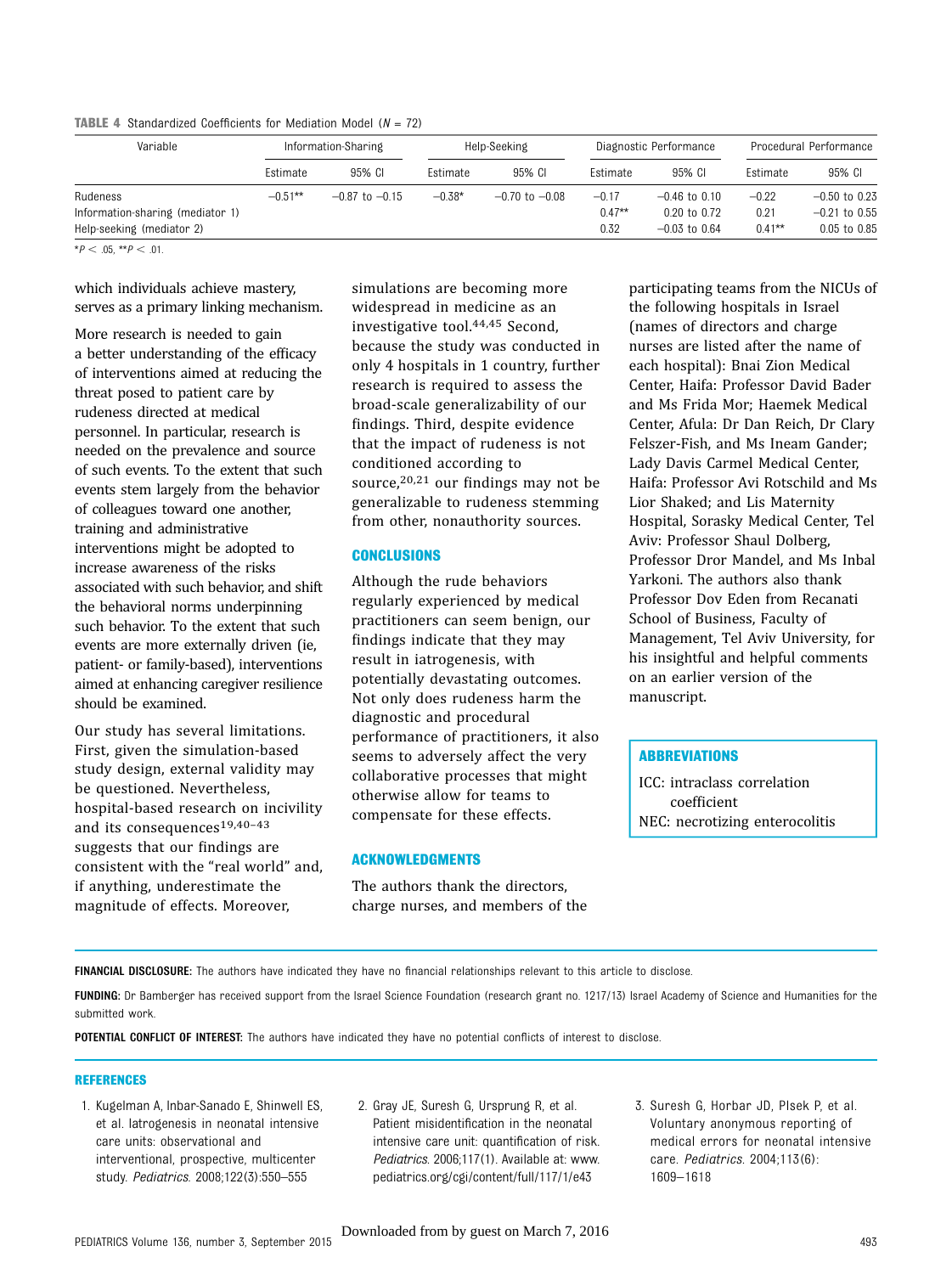- 4. Pham JC, Aswani MS, Rosen M, et al. Reducing medical errors and adverse events. Annu Rev Med. 2012;63: 447–463
- 5. Berwick DM, Leape LL. Reducing errors in medicine. BMJ. 1999;319(7203):136–137
- 6. Brennan TA. The Institute of Medicine report on medical errors—could it do harm? N Engl J Med. 2000;342(15): 1123–1125
- 7. Gray JE, Goldmann DA. Medication errors in the neonatal intensive care unit: special patients, unique issues. Arch Dis Child Fetal Neonatal Ed. 2004;89(6): F472–F473
- 8. Kanter DE, Turenne W, Slonim AD. Hospital-reported medical errors in premature neonates. Pediatr Crit Care Med. 2004;5(2):119–123
- 9. Ligi I, Arnaud F, Jouve E, Tardieu S, Sambuc R, Simeoni U. Iatrogenic events in admitted neonates: a prospective cohort study. Lancet. 2008;371(9610): 404–410
- 10. Sharek PJ, Horbar JD, Mason W, et al. Adverse events in the neonatal intensive care unit: development, testing, and findings of an NICU-focused trigger tool to identify harm in North American NICUs. Pediatrics. 2006;118(4): 1332–1340
- 11. Ligi I, Millet V, Sartor C, et al. Iatrogenic events in neonates: beneficial effects of prevention strategies and continuous monitoring. Pediatrics. 2010;126(6). Available at: [www.pediatrics.org/cgi/](http://www.pediatrics.org/cgi/content/full/126/6/e1461) [content/full/126/6/e1461](http://www.pediatrics.org/cgi/content/full/126/6/e1461)
- 12. Rosenstein AH, O'Daniel M. A survey of the impact of disruptive behaviors and communication defects on patient safety. Jt Comm J Qual Patient Saf. 2008;34(8): 464–471
- 13. Leroyer E, Romieu V, Mediouni Z, Bécour B, Descatha A. Extended-duration hospital shifts, medical errors and patient mortality. Br J Hosp Med (Lond). 2014;75(2):96–101
- 14. Starmer AJ, Spector ND, Srivastava R, et al; I-PASS Study Group. Changes in medical errors after implementation of a handoff program. N Engl J Med. 2014; 371(19):1803–1812
- 15. Porath C, Pearson C. The price of incivility. Harv Bus Rev. 2013;91(1-2): 114–121, 146
- 16. Grandey AA, Dickter DN, Sin H. The customer is not always right: customer aggression and emotion regulation of service employees. J Organ Behav. 2004; 25(3):397–418
- 17. Ringstad R. Conflict in the workplace: social workers as victims and perpetrators. Soc Work. 2005;50(4): 305–313
- 18. Blum LA, Hunt DW, Hanks J, et al. Rude awakenings. Emerg Med Serv. 1995; 24(5):31–34, 73–75, 80–85
- 19. Flin R. Rudeness at work. BMJ. 2010;340: c2480
- 20. Porath CL, Erez A. Does rudeness really matter? The effects of rudeness on task performance and helpfulness. Acad Manage J. 2007;50(5):1181–1197
- 21. Porath CL, Erez A. Overlooked but not untouched: how rudeness reduces onlookers' performance on routine and creative tasks. Organ Behav Hum Decis Process. 2009;109:29–44
- 22. Vashdi DR, Bamberger PA, Erez M. Can surgical teams ever learn? Towards a theory of transitive team learning in action teams. Acad Manage J. 2013;56: 945–971
- 23. Bunderson JS, Sutcliffe KM. Comparing alternative conceptualizations of functional diversity in management teams: process and performance effects. Acad Manage J. 2002;45(5): 875–893
- 24. Geller D, Bamberger PA. The impact of help seeking on individual task performance: the moderating effect of help seekers' logics of action. J Appl Psychol. 2012;97(2):487–497
- 25. Colquitt JA, Conlon DE, Wesson MJ, Porter CO, Ng KY. Justice at the millennium: a meta-analytic review of 25 years of organizational justice research. J Appl Psychol. 2001;86(3): 425–445
- 26. Bliese PD. Within-group agreement, nonindependence, and reliability. In: Klein K, Kozlowski S, eds. Multi-Level Theory, Research, and Methods in Organizations. San Francisco, CA: Jossey-Bass; 2000: 349–381
- 27. Preacher KJ, Zyphur MJ, Zhang Z. A general multilevel SEM framework for assessing multilevel mediation. Psychol Methods. 2010;15(3):209–233
- 28. Committee on Quality of Health Care in America IOM. Crossing the Quality Chasm: A New Health System for the 21st Century. Washington, DC: National Academies Press; 2001
- 29. Longo DR, Hewett JE, Ge B, Schubert S. The long road to patient safety: a status report on patient safety systems. JAMA. 2005;294(22):2858–2865
- 30. Landrigan CP, Parry GJ, Bones CB, Hackbarth AD, Goldmann DA, Sharek PJ. Temporal trends in rates of patient harm resulting from medical care. N Engl J Med. 2010;363(22):2124–2134
- 31. Chassin MR. Improving the quality of health care: what's taking so long? Health Aff (Millwood). 2013;32(10):1761–1765
- 32. Aspden P, Wolcott JA, Bootman JL, Cronenwett LR. Preventing Medication Errors. Washington, DC: National Academies Press; 2007
- 33. Moffatt-Bruce SD, Cook CH, Steinberg SM, Stawicki SP. Risk factors for retained surgical items: a metaanalysis and proposed risk stratification system. J Surg Res. 2014; 190(2):429–436
- 34. Kilner E, Sheppard LA. The role of teamwork and communication in the emergency department: a systematic review. Int Emerg Nurs. 2010;18(3):127–137
- 35. Engle RW, Kane MJ. Executive attention, working memory capacity, and a twofactor theory of cognitive control. In: Ross B, ed. The Psychology of Learning and Motivation. Vol. 44. New York, NY: Elsevier; 2004:145–199
- 36. Burtscher MJ, Manser T, Kolbe M, et al. Adaptation in anaesthesia team coordination in response to a simulated critical event and its relationship to clinical performance. Br J Anaesth. 2011; 106(6):801–806
- 37. Riethmüller M, Fernandez Castelao E, Eberhardt I, Timmermann A, Boos M. Adaptive coordination development in student anaesthesia teams: a longitudinal study. Ergonomics. 2012; 55(1):55–68
- 38. Radley DC, Wasserman MR, Olsho LE, Shoemaker SJ, Spranca MD, Bradshaw B. Reduction in medication errors in hospitals due to adoption of computerized provider order entry systems. J Am Med Inform Assoc. 2013; 20(3):470–476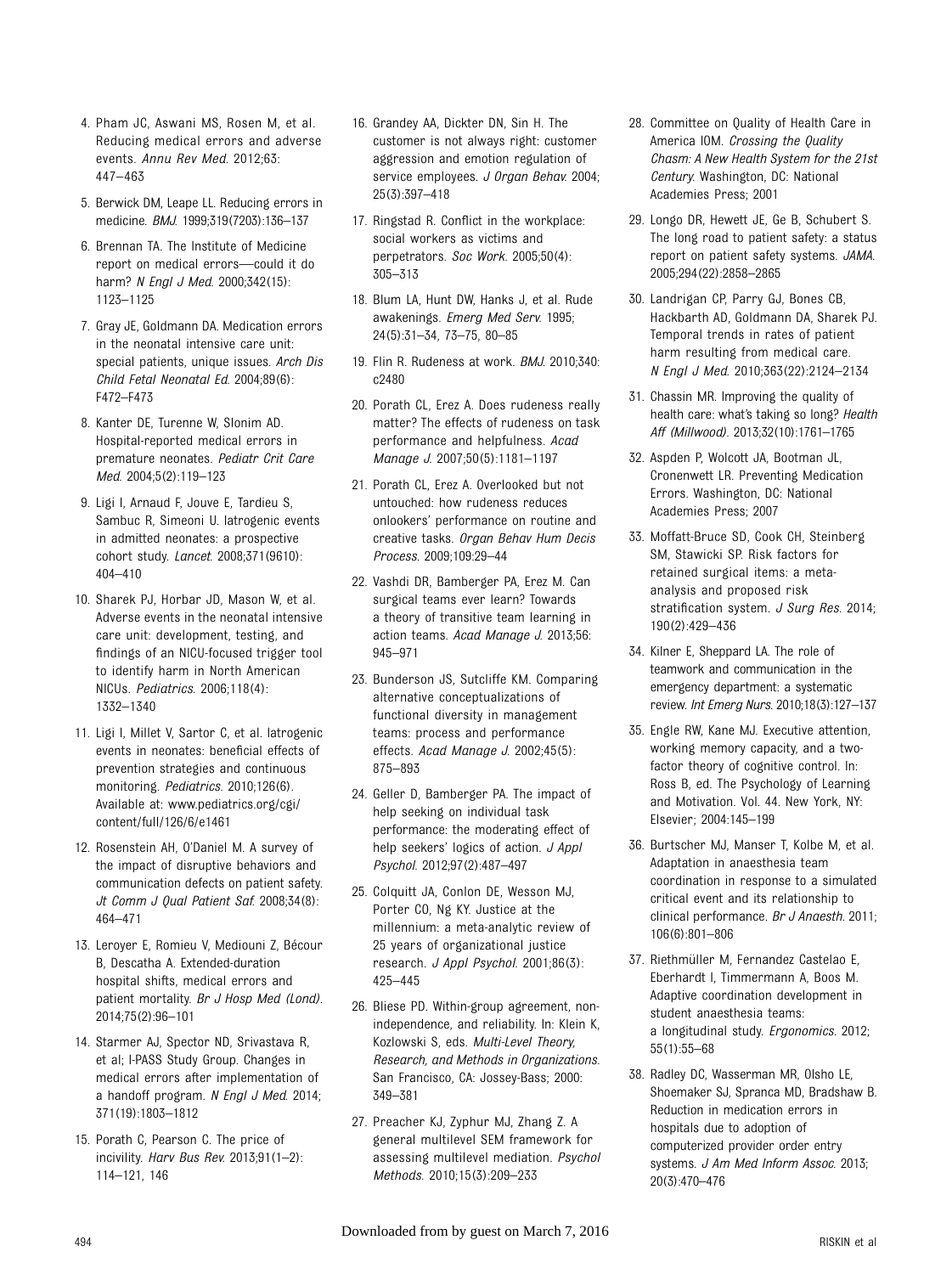- 39. Philibert I. Sleep loss and performance in residents and nonphysicians: a metaanalytic examination. Sleep. 2005;28(11): 1392–1402
- 40. Coe R, Gould D. Disagreement and aggression in the operating theatre. J Adv Nurs. 2008;61(6):609–618
- 41. Klein AS, Forni PM. Barbers of civility. Arch Surg. 2011;146(7):774–777
- 42. McKenna BG, Smith NA, Poole SJ, Coverdale JH. Horizontal violence: experiences of registered nurses in their first year of practice. J Adv Nurs. 2003; 42(1):90–96
- 43. Ulrich BT, Lavandero R, Hart KA, Woods D, Leggett J, Taylor D. Critical care nurses' work environments: a baseline status report. Crit Care Nurse. 2006;26(5): 46–50, 52–57
- 44. Patterson MD, Geis GL, Falcone RA, LeMaster T, Wears RL. In situ simulation: detection of safety threats and teamwork training in a high risk emergency department. BMJ Qual Saf. 2013;22(6):468–477
- 45. Geis GL, Pio B, Pendergrass TL, Moyer MR, Patterson MD. Simulation to assess the safety of new healthcare teams and new facilities. Simul Healthc. 2011;6(3):125–133

VIRTUAL FIELD TRIPS: All of my children attended the local public middle and high schools. Since they were all fairly close in age, we experienced the same field trips several years in a row. For example, each year the fourth grade went to a local stream to investigate the flora and fauna, the fifth grade went to Saratoga, NY to investigate Abenaki culture, and the sixth grade visited the Space Center in Montreal. As an infectious disease specialist, I see many children going with their high school classes to countries in Central America to either enhance their understanding of Spanish or biology.However,field tripsin thefuturemaylookquite a bit different.As reportedin The Wall Street Journal (Video: June 19, 2015), several schools are now using videoconferencing rather than busses to connect students to educational and culture events. For example, students in a classroom in New Jersey can videoconference with an educator working in a chimpanzee enclosure in England or an aquarium in Florida. Some museums even allow distant students to control a robot in the museum, so that the controllers can turn the video camera attached to the robot in any direction to better see things in which they are most interested. The benefit is that the schools do not have to actually pay the fees involved in transporting the students. Moreover, the students can experience or view far more events or artifacts than they could otherwise. Students and educators generally like the arrangement. One downside is that students cannot wander and explore personal interests. Videoconferencing may not replace all field trips in public schools, but it certainly is an appealing adjunct for student education.

Noted by WVR, MD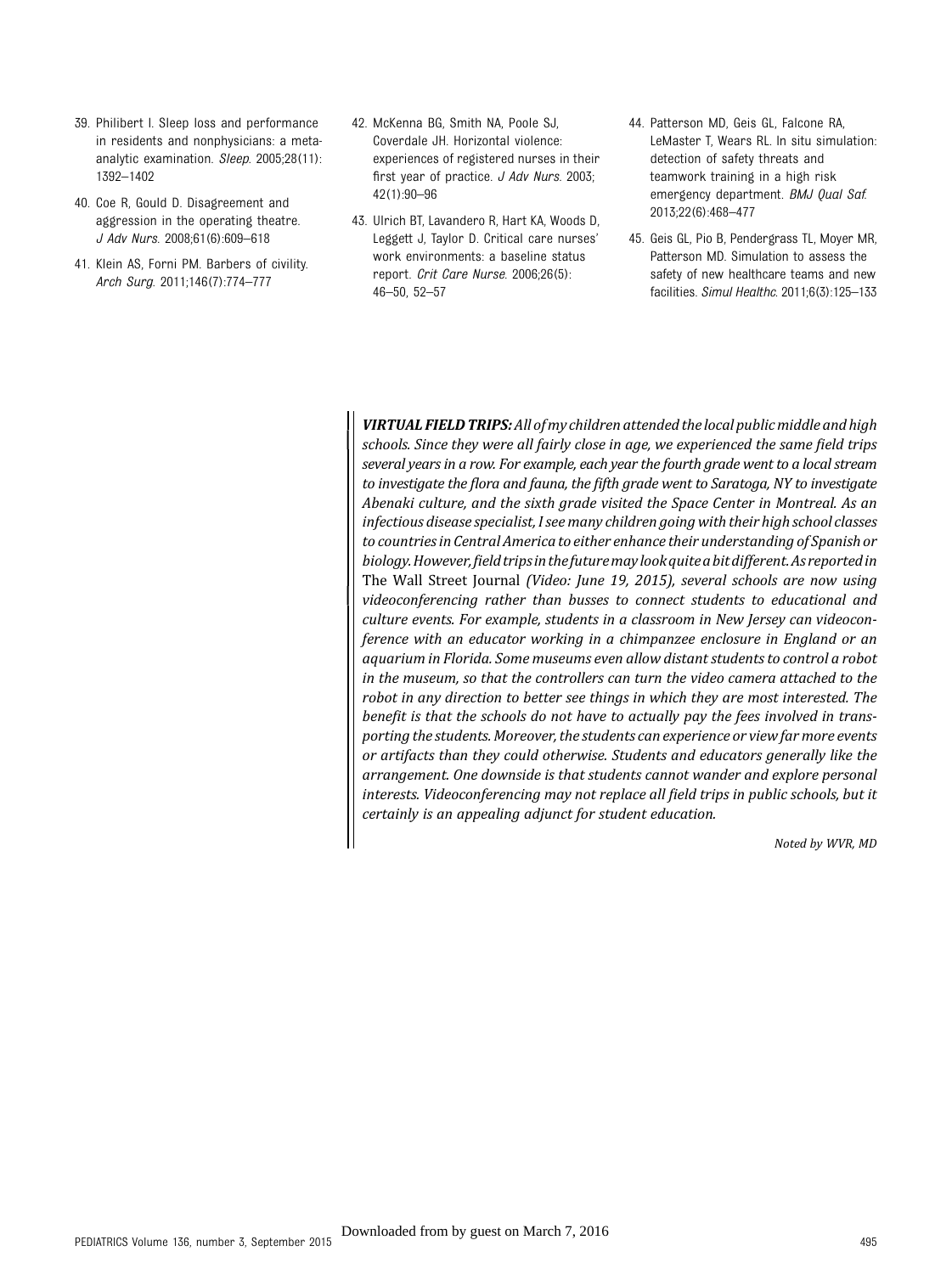# DOI: 10.1542/peds.2015-1385 *Pediatrics* 2015;136;487; originally published online August 10, 2015; Kinneret S. Riskin and Peter A. Bamberger Arieh Riskin, Amir Erez, Trevor A. Foulk, Amir Kugelman, Ayala Gover, Irit Shoris, **The Impact of Rudeness on Medical Team Performance: A Randomized Trial**

| <b>Updated Information &amp;</b><br><b>Services</b> | including high resolution figures, can be found at:<br>$\sqrt{\text{content}}/136/3/487$ .full.html                                                                                                                                                                           |
|-----------------------------------------------------|-------------------------------------------------------------------------------------------------------------------------------------------------------------------------------------------------------------------------------------------------------------------------------|
| <b>References</b>                                   | This article cites 40 articles, 17 of which can be accessed free<br>at:<br>$\frac{1}{36/3487}$ .full.html#ref-list-1                                                                                                                                                          |
| <b>Post-Publication</b><br>Peer Reviews $(P3Rs)$    | One $P3R$ has been posted to this article:<br>/cgi/eletters/136/3/487                                                                                                                                                                                                         |
| <b>Subspecialty Collections</b>                     | This article, along with others on similar topics, appears in<br>the following collection(s):<br><b>Administration/Practice Management</b><br>/cgi/collection/administration:practice_management_sub<br><b>Quality Improvement</b><br>/cgi/collection/quality_improvement_sub |
| <b>Permissions &amp; Licensing</b>                  | Information about reproducing this article in parts (figures,<br>tables) or in its entirety can be found online at:<br>/site/misc/Permissions.xhtml                                                                                                                           |
| <b>Reprints</b>                                     | Information about ordering reprints can be found online:<br>/site/misc/reprints.xhtml                                                                                                                                                                                         |

rights reserved. Print ISSN: 0031-4005. Online ISSN: 1098-4275. Grove Village, Illinois, 60007. Copyright  $\acute{\text{o}}$  2015 by the American Academy of Pediatrics. All and trademarked by the American Academy of Pediatrics, 141 Northwest Point Boulevard, Elk publication, it has been published continuously since 1948. PEDIATRICS is owned, published, PEDIATRICS is the official journal of the American Academy of Pediatrics. A monthly





DEDICATED TO THE HEALTH OF ALL CHILDREN<sup>™</sup>